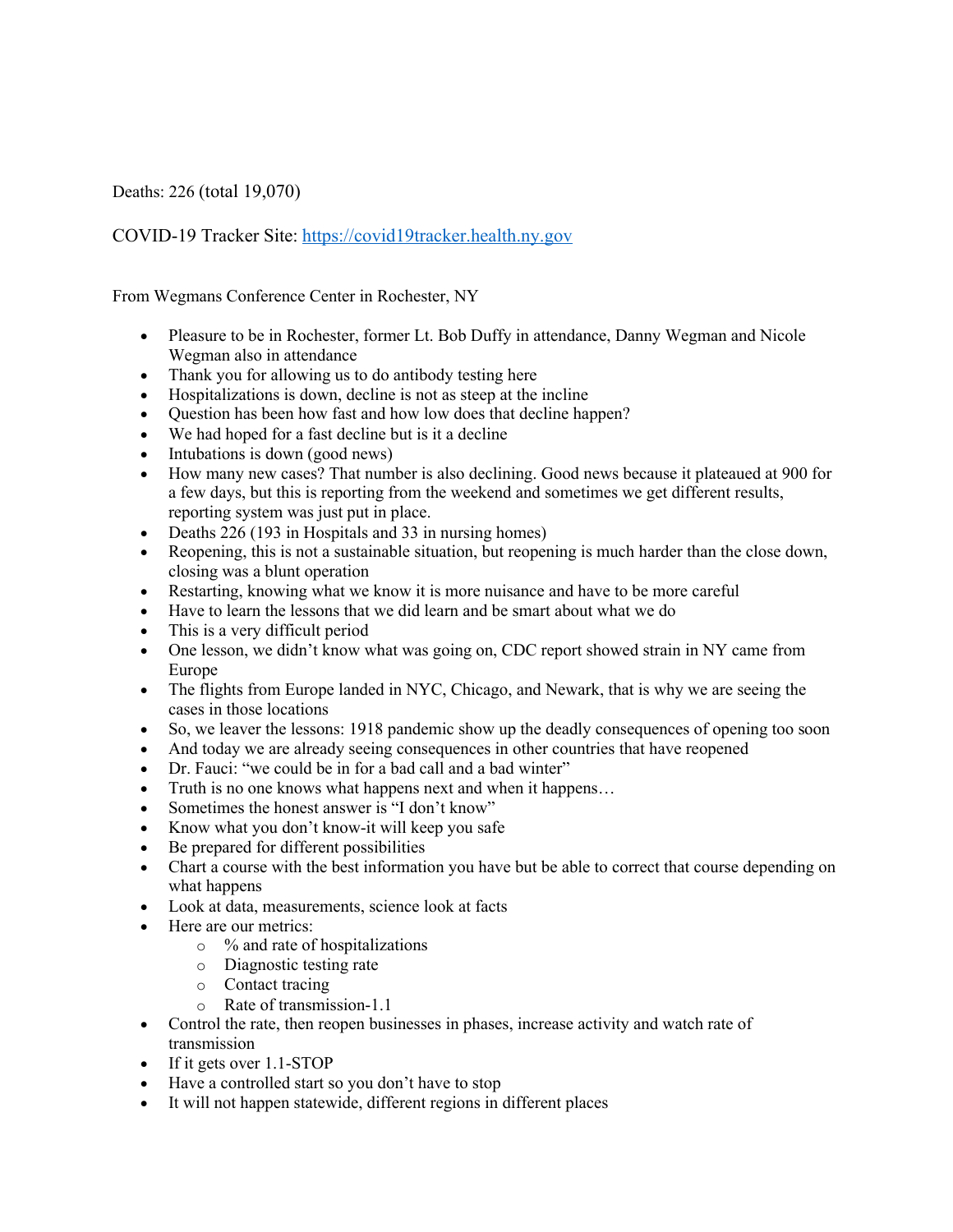- Core factors will be determining when a region can reopen:
	- o New infections
	- o Healthcare capacity
	- o Diagnostic testing
	- o Contact tracing
- Based on the CDC from the CDC
	- o Regions have to have at least 14 days of decline in total hospitalizations and deaths on a 3-day rolling average
	- o In regions with few COVID cases, cannot exceed 15 total new cases or 5 new deaths in a 3-day rolling average
- In order to monitor the potential spread of infection in the region
	- o A region must have fewer than two new COVID patients admitted per 100k residents per day
- We must make sure every region has capacity to handle a potential surge in cases
	- o Regions must have at least 30% total hospital and ICU beds available
	- o This coupled with requirement that hospitals have 90-da stockpile
- Testing: We have brought testing to 1M New Yorkers:
	- $\circ$  Region need 30 tests for every 1k residents according to White House Task Force
- Tracing:
	- o Regions must have baseline of 30 contact tracers for every 100k residents and additional tracers based on the projected number of cases in the region
	- o We are building an army of tracers, in partnership with Mayor Bloomberg to meet statewide needs
- If that is all done, you can talk about reopening businesses:
	- o Start with most essential and lowest risk
- Phase 1 construction, manufacturing wholesale supply chain, select retail-curbside pickup
- Phase 2 professional services, finance and insurance, retail, administrative and support, real estate/rental leasing
- Phase 3 Restaurants/Food Service, Hotels and accommodations
- Phase 4 Arts, Entertainment and Recreation, Education
- Also need business to re-imagine how they will do businesses
- Businesses will need to reimagine their operations to be safe-in compliance with new standards
	- o Adjusted workplace hours and shift design
	- o Social distancing
	- o Non-essential travel restricted
	- o Masks required if in frequent contact with others
	- o Strict cleaning and sanitation standards
	- o Continuous health screening to enter workplace
	- o Continuous tracing, tracking and reporting
	- o liability
- There are lower risk and higher risk regions;
- This will be region by region, each needs regional control room, will be a little different for every region in the state (county exec, chairs of county leg, chairs of board of town supervisors, mayors, town supervisors, hospital officials, state officials)
- There is a real substantive Government work to be done before May 15, we have a couple of weeks but this is what local leaders have to deal with to open intelligently
- This is a new age, government is not about optics, celebrity, and press releases
- It is about performance and expertise

Q&A

Do you think it is about time to tell police to start ticketing people for not wearing masks?